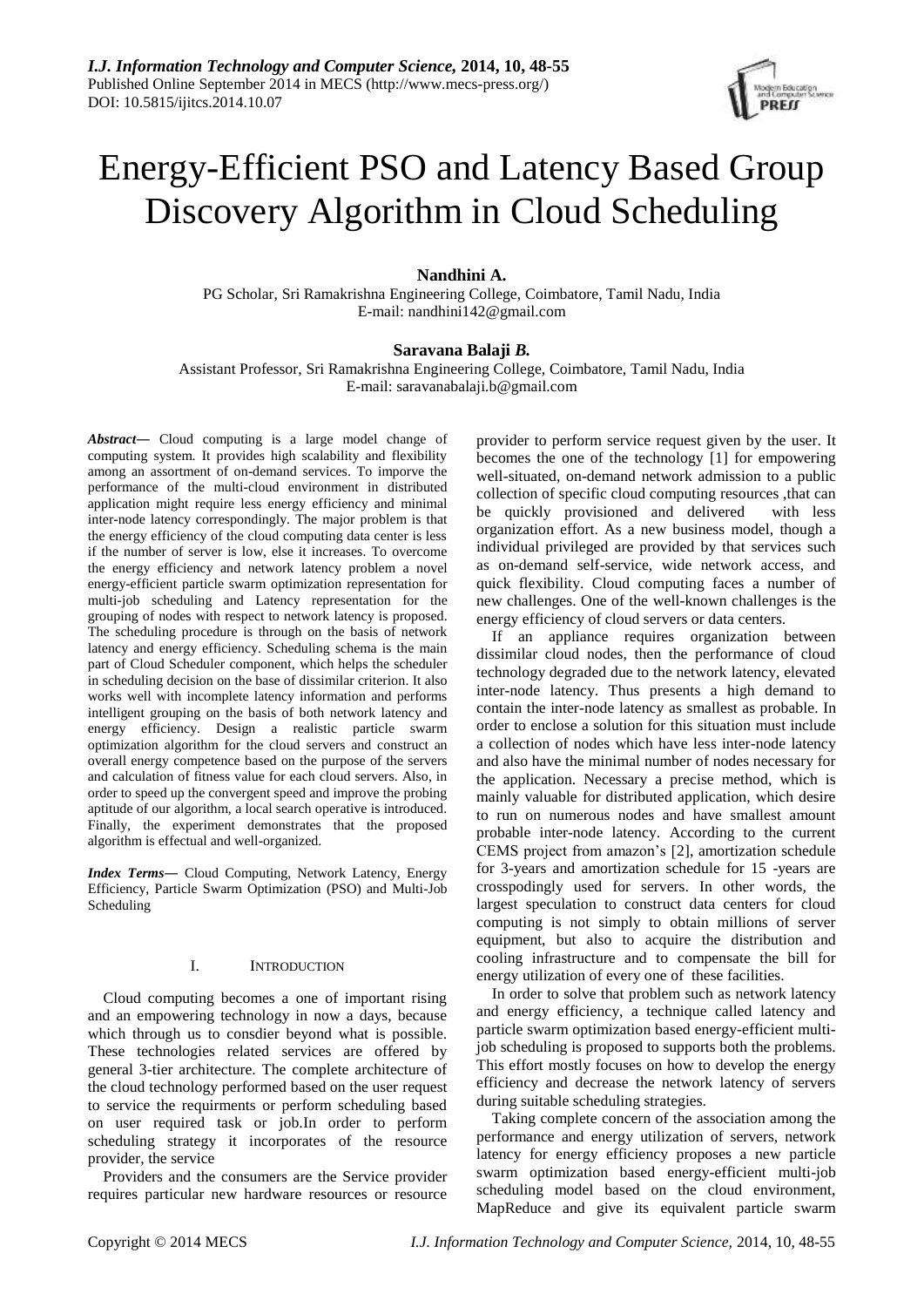optimization algorithm. Latency based is used, to model for grouping the nodes with smallest inter-node latency together. This algorithm fulfills all the necessities mentioned in the problem statement. The network latency algorithm is moderately able to group the nodes with the less obtainable latency information and make equally selected groups with negligible communication overhead with less energy efficiency in cloud environment. But, the requirement's in the existing methods that does not satisfied in one or more condition. But none of them fulfills all of the requirements. Proposed work fulfills all the requirements as mentioned above. The whole work of the paper is organized as below the section 2 study the network latency and energy efficiency problem related methods, section 3 latency and particle swarm optimization based energy-efficient multi-job scheduling for group discovery algorithm, section 4 experimental results were measured and finally section 5 concludes the result.

#### II. RELATED WORK

Clustering or grouping of the nodes in the cloud environment has a several characteristics is referred to as community detection. Community, group, or cluster detection comprise be completed for various areas and fields, together with internet [3], WWW [4], biological network [5], extract network [6], graph theory [7] and so on. Dissimilar algorithms have been proposed to modify to the requirements of the regulation. The majority of these algorithms are based on grouping of nodes on the foundation of association calculation for an exacting node.

Resource Aware Cloud computing framework (RAC2) [8] and the accomplishment of its algorithm is constituent of the Resource Awareness Cloud Scheduling (RACS) constituent. RACS component assist the scheduler in the creation more of well-organized scheduling decisions on the foundation of dissimilar resource characteristics/ criterion. Network latency becomes one of those criterions. With the assist of cloud resource manager, RACS has information regarding the numeral number of nodes obtainable from dissimilar cloud operator and community detection.

Due to the advance development of cloud service provider technology, an organization has to choose variety of cloud operators. But it becomes actually complicated to choose one cloud operator, as better than the other cloud operatores within the same cloud services and lacking following in various other services and attributes. NACS module assists the scheduler in responsibility, this significant choice of nodes assortment. For carrying out tests rationale, have plugged in our scheduler section with ProActive scheduler [3]. ProActive is an open source cloud middle-ware, which enables the consumer to accomplish its tasks on a group or cloud infrastructure.

Anderson et al. [9] developed a Local spectral partitioning algorithm for partitioning the cloud

operations. It is one of the types of graph partitioning algorithm and it use page rank vector to attain its partitioning procedure for operators. They expected to decrease the conductance in their algorithm. It can cluster the nodes on the beginning of connection assessment and generate equally restricted groups. It also does not necessitate an algorithm to run every time, whenever you like a procedure demands for a cluster.

Lang et al. [10] also presented a graph partitioing algorithm Flow-based Metis+MQI .The main aim of the algorithm is to increase the conductance of graph cuts. They have shared MQI with Metis to achieve a heuristic graph partitioner to discover the outcome. It can cluster the nodes on the beginning of connection value and construct equally restricted groups. Similar to Local Spectral, it furthermore does not necessitate the algorithm to run every time, every time a procedure demands for a cluster.

Garcia et al. [11] presented a Hierarchical compact algorithm and hierarchical star algorithm for measuring the group nodes collection; it is based on universal structure for agglomerative hierarchical clustering. In which they experienced and compared these algorithms. The structure is based on graphs. They attain the dissimilar hierarchical agglomerative clustering algorithms starting this structure by using dissimilar measures. They measured the result of these algorithms using the normal document collections. The structure doesnot work well on each and every node of connection value, it also doesnot generate equally restricted groups with additional time complication.

To decrease the energy utilization of data centers and recover energy efficiency, numerous scholars have completed a number of associated researches, such as literatures [12-16]. Decrease energy addicted by cooling scheme. For instance, you preserve to use Google's "free cooling" approach, heat of each servers from free cooling mode are removed by using low heat ambient air.

Google states that still there is no specfic cooling equipment avaliable for data centers in Belgium [17]. According to the success of google engineers, the climatic condtions of the belgium support free cooling approximately year-round, with temperatures increasing higher than the suitable assortment for free cooling concerning seven days per year. Improve the energy efficiency of servers are responsive with the aim of low energy consumption of a server is mostly outstanding to its idle status caused by low CPU consumption.

Even at an extremely low load CPU upto ten percentage (10%) CPU utilization, the power addicted is greater than half of the percentage (50%) of the peak power [18]. Thus, the energy effectiveness of servers plays a significant responsibility for the complete energy efficiency of the data center.

## III. LATENCY AND PARTICLE SWARM OPTIMIZATION BASED ENERGY-EFFICIENT MULTI-JOB SCHEDULING FOR GROUP DISCOVERY ALGORITHM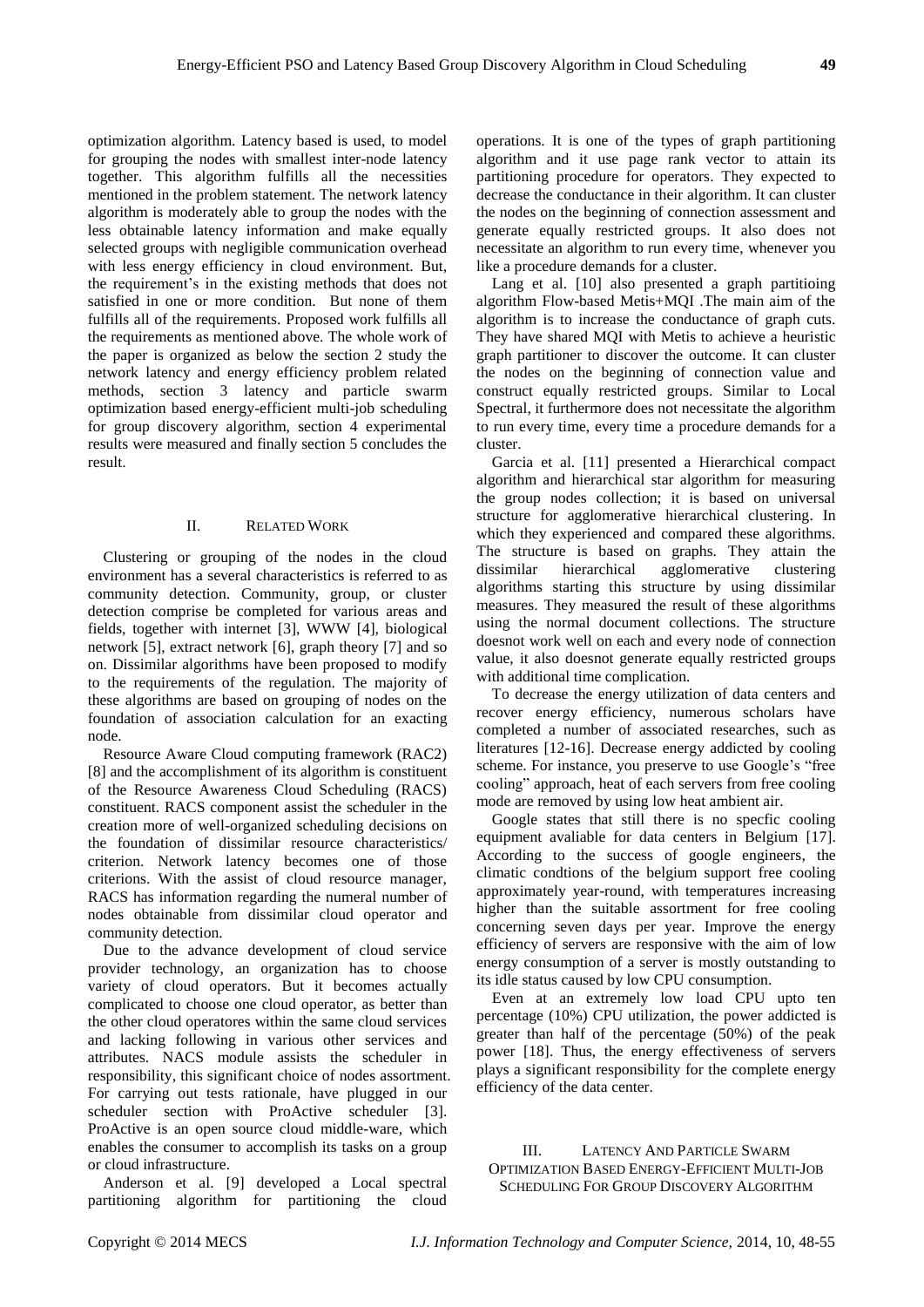In existing network latency grouping algorithm doesn't add the energy efficiency conception in all stages of group discovery algorithm, so it becomes more energy consumption with less network latency to overcome the problem, a proposed work tradeoff among energy consumption and network latency for group discovery algorithm. The basics of the proposed work are grouping the similar nodes with less inter-node latency and less energy utilization for every service provider (SP). In the initial stage of cloud scheduler, it makes the decision for scheduling based on the grouping information obtained from network latency and PSO based energy efficiency multi-job scheduling algorithm. In this resolution, it is reasonably proficient to cluster the nodes with the smallest obtainable latency and enegry infromation results from PSOBEMJS ( ). Latency and energy information is accessible only for those nodes, which comprise done several communications through other nodes. Thus the sensible result of which heuristically performs the combination decision on incomplete latency and energy information. For network latency this work doesnot depend on broadcasting schema to evaluate the inter-node latency, since these schemas consumes larger energy with high bandwidth and put a burden on network traffic. It doesnot send a message to neighbour nodes or other nodes to evaluate the network latency, to evaluate the network latency for the nodes with the same communication by using piggy back technique.

The algorithm runs for each and every time to find the less network latency and minumum energy efficiency also evaluated using multi job scheduling algorithm in same intiliazation phase. This latency and energy efficiency is compared to a threshold, PMU and group threshold value, for making the decision to group the similar nodes. The iteration of the algorithm is performed when it is equals to the number of nodes with number of times. The algorithm has three dissimilar phases; initialization, configuration and reconfiguration. Initialization phase is dependable to place the situation for the algorithm implementation. Configuration phase is dependable to find out the groups, it is the major core part of the phase. In detail it is the concrete group discovery phase. Final phase of the algorithm is Reconfiguration phase. It groups the nodes which are not grouped with other nodes in the configuration phase. Before going more into the details of these phases, first introduce the energy efficiency algorithm that are going to be used in group discovery algorithm.

Improving the energy effectiveness of cloud servers, the Power usage effectiveness (PUE) of data centers can be improved. Though, this energy utilization problem cannot be easily solved by using general load balancing between the servers consequently while to formulate all the servers CPU utilization as an alternative, there exists an best performance and energy peak for each server [18]. Energy utilization per task is inclined by the CPU consumption of servers other than, in order to make simpler the representation, simply consider the impact of CPU utilization. While the CPU utilization is small, power of each server is not mentioned effectively and

therefore the energy efficiency for each task is high. In other hand while the CPU utilization is high as well as the energy utilization of each server is high, due to the contest for resources between tasks, it leads to degradation of performance and more execution time per task. In previous work the variation of energy for each task is measured by using "U-shaped" curvature with CPU utilization. So it can be understood that the servers accomplish the optimal energy efficiency when all servers consecutively at its best possible performance. Get this best optimal result of enery efficiency for each server, first give the major work related description of the energy-efficient multi-job scheduling difficulty and then build its matching particle swarm optimization (PSO) algorithm.

The scheduling procedure of the algorithm considers the N servers for each data center. Consider the present utilization of the CPU resources for each server k is denoted as  $CS_k$  and its best optmial values of CPU utilization are  $CO_k$ , where  $k = 1, 2, \dots, N$ . If there are J jobs to perform for each cloud server  $A = \{A_1, ..., A_j\}$ necessitate being process and the input server data for each job  $A_q$  is  $D_q$  where  $q = 1, 2, \dots, J$ . The input data file of each and every cloud server data D<sub>q</sub> determination is separated into  $m_q$  equal splits with each size, consequently present be  $\overline{m} = \sum_{q=1}^{F} m_q$  splits, which are denoted as in the equation  $s$   $D =$  ${D_1, D_2, \dots, D_F} = {d_1, d_2, \dots, d_{\overline{m}}}.$  It first required storing the result of each splits on N servers. To make sure the consistency of data, every split might select combination of three dissimilar servers for each and every storage node. Using a  $\overline{m} \times 3$  matrix P to correspond to the storage space position of each split, and the constituent  $p_{ii}$  indicates the storage space position of split  $d_i$ , somewhere integer  $p_{ij} \in [1, N]$ , i = 1,2, ... ... .. m denoted the nodes and  $j = 1,2,3...$  … the corresponds to the MapReduce structure, know that every input data  $D_q$  determination to be procedure by map and reduce process, it is represented as  $m_q$  and  $r_q$  with less CPU utilization for map and reduce process, it is also represented as  $CM_{q}$  and  $CR_{q}$ .

The major difficulty of the process is how to assign the job to each and every split of data center for N server with less energy efficiency, for that purpose need to convert the map and reduce task data into vector form of representation that is  $v = \sum_{q=1}^{F} m_q + \sum_{q=1}^{F} r_q$ . The vector representation of data center is converted into scheduling task with current node and NeighborNode  $S =$  $(s_1, s_2, \ldots s_i, \ldots s_v)$  to represent the completed task of scheduling procedure, and the i<sup>th</sup> constituent of vector S indicate that task i is assigned on server  $s_i$  where  $1 \le s_i$  $\leq N$  and  $i = 1, 2, ..., v$ . Traversing throughout the scheduling process S and achieve the set of map and reduce results for each and every job  $A_q$  which are assigned on server k, it is denoted as  $M_q^k$  and  $R_q^k$ , correspondingly, where  $k = 1, 2, ..., N$  and  $q =$ 1, 2, ..., J Let  $NM_q^k = |M_q^k|$  and  $NR_q^k = |R_k^q|$ . Here give the PSO optimization model for the multi-job scheduling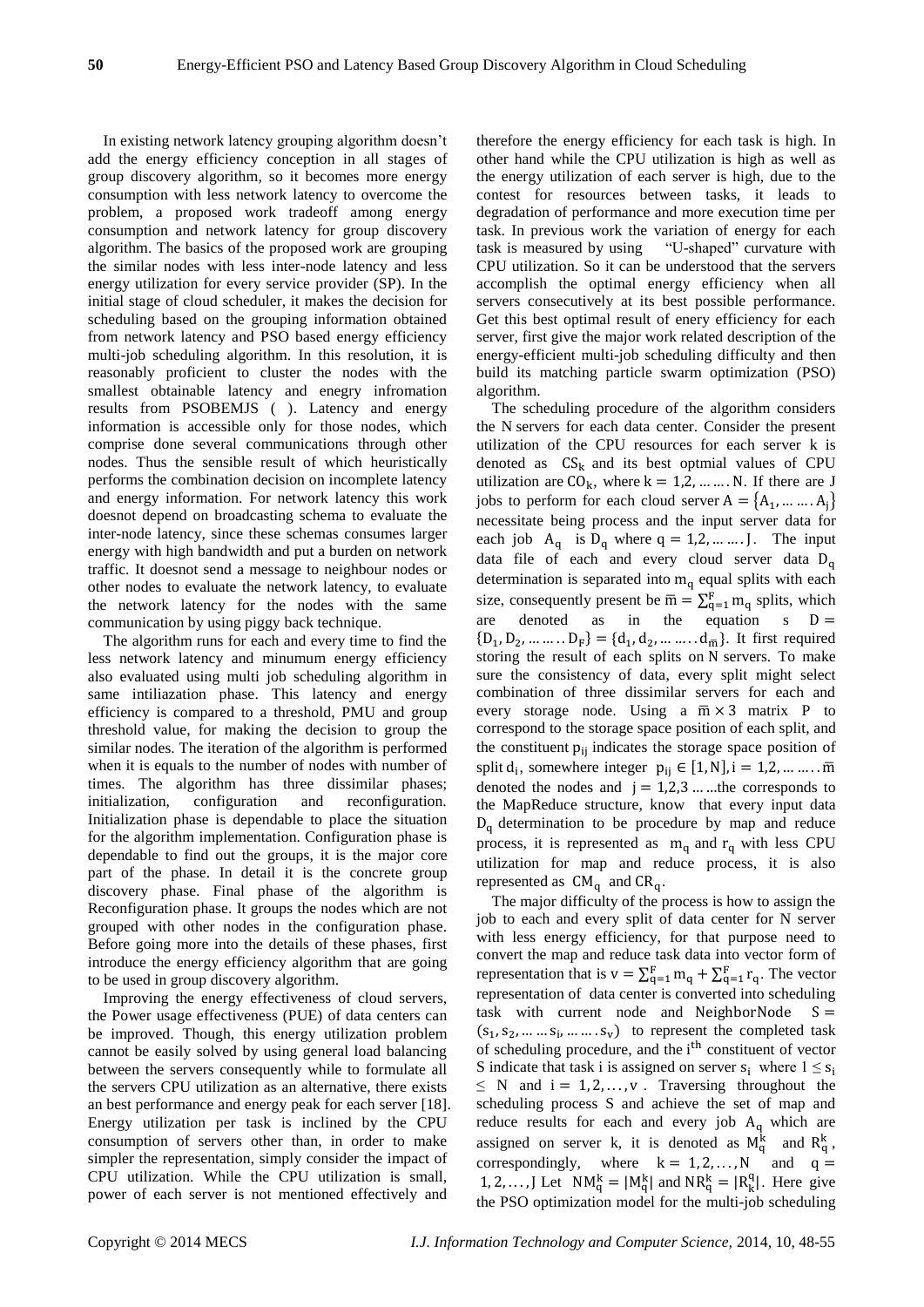difficulty with energy efficiency based on MapReduce structure for cloud computing:

$$
\min \sum_{k=1}^{N} \left( CO_K - \left( CS_K + \sum_{q=1}^{F} (NM_K^q \times CM_q) + \right) \right)
$$
  

$$
\sum_{q=1}^{F} (NR_K^q \times CR_q) \Big)^2
$$
 (1)

satifies that for scheduling schema S,

$$
\begin{cases}\ns_i \in [p_{i1}, p_{i2}p_{i3}] & \text{for } i = 1, 2, \dots, \overline{m} \\
s_i \in [1, N] & \text{for } i = \overline{m} + 1, \overline{m} + 2, \dots, v\n\end{cases}
$$
\n(2)

$$
NM_K^q = \left| \left\{ s_i | s_i = k, i \right\}
$$
  
=  $\sum_{j=0}^{q-1} m_j + 1, \sum_{j=0}^{q-1} m_j + 2, ..., \sum_{j=0}^{q-1} m_j + m_q \right\}$  (3)

where  $m_0 = 0, k = 1, 2, \ldots, N, q = 1, 2, \ldots F$ 

$$
NR_K^q
$$
  
=  $\left| \begin{cases} s_i | s_i = k, i \\ s_i | s_i = k, i \end{cases} \right|$   
+  $\sum_{j=0}^{q-1} r_j + 1, \sum_{j=0}^{q-1} r_j + 2, ..., \sum_{j=0}^{q-1} r_j$   
+  $r_q \right|$  (4)

where  $r_0 = 0, k = 1, 2, \ldots, N, q = 1, 2, \ldots F$ 

$$
CS_{k} + \sum_{q=1}^{F} (NM_{K}^{q} \times CM_{q}) + \sum_{q=1}^{F} (NR_{K}^{q} \times CR_{q}) \le 1
$$
 (5)

where  $k = 1, 2, ..., N$ ,  $CM_q \in [0, 1], q = 1, 2,$ . F

The objective funtion of the PSO algorithm needs to calculate the CPU utilization after scheduling and their optimal points. Equation (2) express to facilitate if there is map tasks<sub>i</sub> is assigned to server  $s_i$  and then it stores the corresponding data of this map tasks $_i$ . This is because the MapReduce structure is mostly used in enormous data dispensation and the network bandwidth is a comparatively limited resource requirment in cloud computing environment. MapReduce prefers affecting the decision-making group discovery algorithm to the corresponding node which stores the data, other than moving the data as in conventional distributed computing. These types of scheduling schema avoid a large-scale data progress by not only reducing the bandwidth, but also map and process the data in efficient manner. Equation (3) and (4) compute the number of map tasks  $NM_K^q$  and reduce tasks  $NR_K^{\tilde{q}}$  of job  $A_q$  which are assigned

to server k. Equation (5) denotes to utilization of CPU for any server must not go beyond earlier than and following the task scheduling.

A particle swarm optimization (PSO) is the general comparable to a behaivour of fish or bird moving in dimensional search or investigation search space. Bases on the individuality of this energy efficient problem, agree to the integer coding, convert the map and reduce task data into vector form of representation that is  $v =$  $\sum_{q=1}^{F} m_q + \sum_{q=1}^{F} r_q$  including  $\overline{m} = \sum_{q=1}^{F} m_q$  map tasks and  $\bar{r} = \sum_{q=1}^{F} r_q$  reduce tasks. The intialization of every one particle is the to consider the tasks to be scheduled with vector  $S = (s_1, ..., s_v)$  as an individual to represent a scheduling scheme S indicate that task<sub>i</sub> is assigned on servers<sub>i</sub>. All particles have fitness values demonstrating their performances of each and every server K and velocities which straight the journey of particles. Equation (1) represents each particle location of each server energy efficiency best values are inclined by together both local and global best energy efficiency optimial results, it is referred to as pbest , gbest . Therefore particles have a tendency to fly towards an improved best energy efficiency exploration area throughout the search procedure. A particle position on the search freedom is specified by two basics, namely its velocity and position, which are updated in each and every generation as follows:

**Procedure 1: Energy efficiency particle swarm optimization based energy-efficient multi-job scheduling algorithm PSOBEMJS ( )**

- **Step 1:** Initializing the particles with scheduling vector  $S = (s_1, \dots, s_v)$  and mapreduce functions  $NR_K^q$ and NM<sub>K</sub><sup>d</sup> let NM<sub>K</sub><sup>d</sup> = 0 and NR<sub>K</sub><sup>d</sup> = 0 where k = 1,2. N and  $q = 1,2, \ldots q$  empty set  $M_k$  and  $R_k$
- **Step 2:** For  $i = 1, 2, \dots, N$  where N is the size of the paritcles that corresponds to the scheduling vector. For each element s<sub>i</sub> of individual S set  $k = s_i$  and  $m_0 = 0$

**Step 3:** For a job 
$$
A_q
$$
 where  $q = 1, 2, .......$   
 $q = 1$ 

- 3.1. If  $i = \sum_{j=0}^{q-1} m_j + 1, \sum_{j=0}^{q-1} m_j +$ 2, ... ... .  $\sum_{j=0}^{q-1} m_j + m_q$ , NM<sup>q</sup><sub>K</sub> plus one and put i into set  $M_k$ 3.2. Else
- 3.3. If  $i = \overline{m} + \sum_{j=0}^{q-1} r_j + 1, \sum_{j=0}^{q-1} r_j +$ 2, ... .  $\sum_{j=0}^{q-1} r_j + r_q$ , NR<sup>q</sup><sub>K</sub> plus one and put i into set  $R_k$
- **Step 4:** For  $j = 1, 2, \ldots, K$  where k is the number of servers and randomly initializes frequency to the servers
- **Step 5:** Initialize a population of particles with random positions and velocities V[i] in the search space.
- **Step 6:** Initialize the local best energy efficiency as pBest of each scheduling vector pbest  $[i] = S_i$
- **Step 7:** Evaluate objectives of each particle using the  $(2)$ ,  $(3)$ ,  $(4)$ ,  $(5)$ .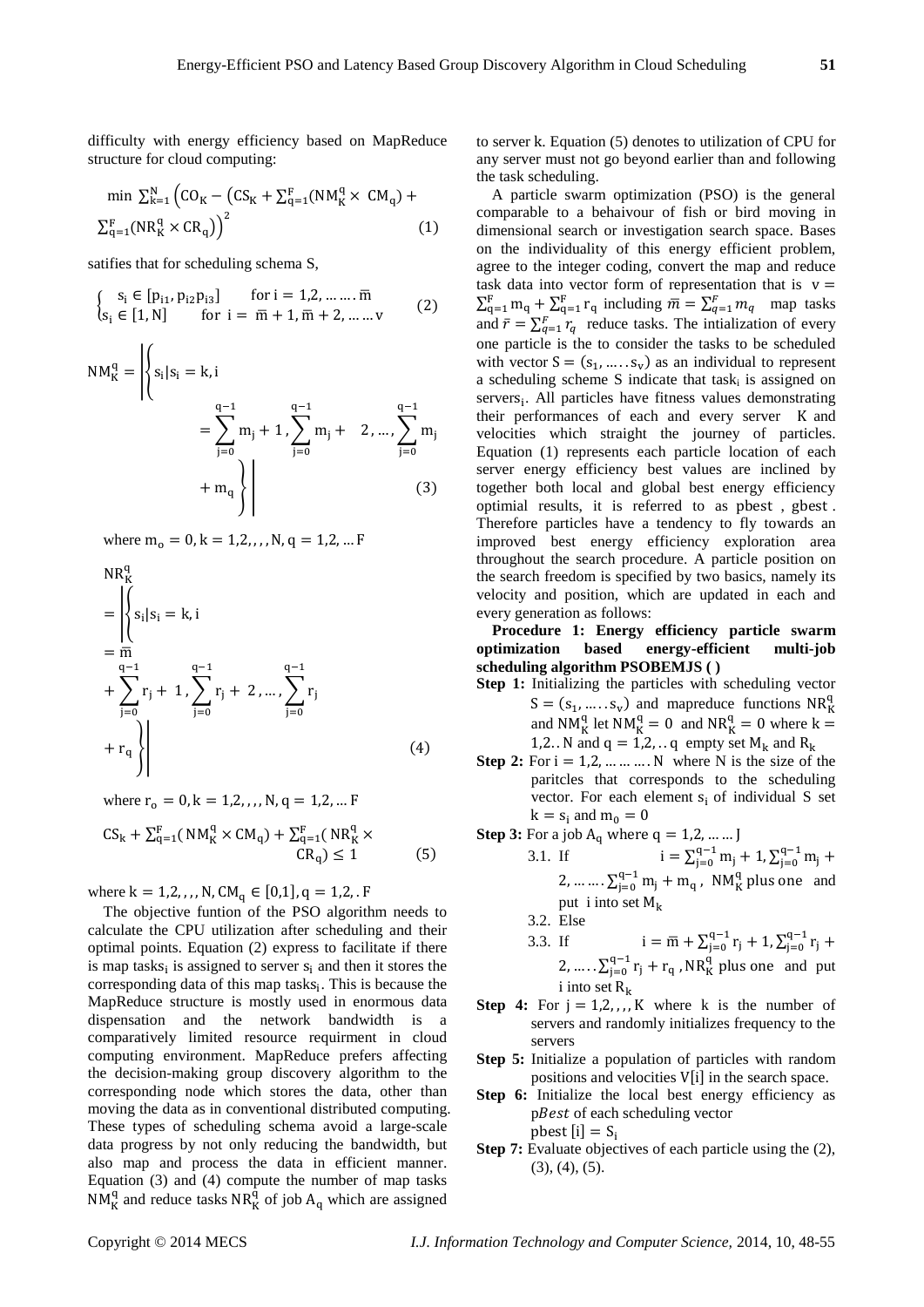**Step 8:** Initialize the Global Best particle (gBest) with the best one among N the particles:  $gBest =$ Best particle found in S<sub>i</sub>

**Step 9:** End For

- **Step 10:** Add the no dominated solutions found in S into objective function in step (7)
- **Step 11:** Initialize the iteration number  $t = 0$
- **Step 12:** *Repeat until*  $t > G$  (*G* is the maximum number of iterations)
	- 12.1.for  $i = 1, 2, ..., ..., N$
	- 12.2.Randomly select the global best particle for  $S_i$  from the map reduce vector v store its position in *gBest*.
	- 12.3. Calculate the new velocity  $V[i]$  according to following equation

$$
V_i^{k+1} = \omega V_i^k + c_1 r_1 (pbest_i
$$
  

$$
- S_i^K)
$$
  

$$
+ c_2 r_2 (gbest - S_i^K)
$$
  

$$
S_i^{k+1} = S_i^k + V_i^{k+1}
$$

12.4. Compute the new position of  $S_i$  according to following equation

 $V_i^{k+1} = V_i^k + ((R_1 \otimes (pbest_i \ominus S_i^K) \oplus (R_2 \otimes$  $(gbest \ominus S_i^K)S_i^{k+1} = S_i^k \oplus V_i^{k+1}$ 

**Step 13:**  $if(t < G * PUE)$  *then (PUE is the Power usage* effectiveness) Perform mutation on  $S_i$ 

**Step 14:** Find best  $S_i$ 

- **Step 15:** End For
- **Step 16:** Update the personal best solution of each particle  $S_i$
- **Step** 17: *if*  $S_i \leq pbest_i \vee S_i \sim pbest_i$  then Then  $pbests_i = S_i$  update current solution
- **Step 18:** *Add non relevant scheduling task to reduce*
- **Step 19:** if  $S_i \neq x \forall x \in S$  Then  $S = S \cup S_i$
- **Step 20:** Remove all particles dominated by  $S_i$  in *S*  $S = S - \{ y \in S | Y < S_i \}$
- **Step 21:** If the archive is full then randomly select the article to be replaced from *map reduce with scheduling task*  $S_i$  with respect to  $NR_K^q$  and  $NM_K^q$
- **Step 22:** If the stopping criterion is met step 12, then output  $qBest$  and its objective value; otherwise, go to Step (6)

**Step 23:** Return the best result

Power usage effectiveness (PUE) is used to evaluate the energy efficeincy of each data and it is the ration of sum of all power used by data center delivered to cloud computing equipment. It is to determine of how professionally a processor data center use its power:

$$
PUE = \frac{Total facility number}{IT equipment power}
$$

Then now proceed how the energy efficiency concept is performed for each and every phase of the group discovery algorithm both energy efficiency and network latency .The procedure of these three phase as follows:

*A. Initialization:*

#### **Procedure definition:**

*CheckForGroupableToVisitNodeRoot (VisitNodem, NeighborNode), CheckForEnergyEfficiency(VisitNodem, NeighborNode) from PSOBEEMJS( ) if sumOfLatency(neighborOfVisitNode,rootOfVisitNode) > groupThershold and sumOfLatency(neighborOfVisitNode, rootOfVisitNode) > groupThreshold and if sumOfEnergyEfficiency(neighborOfVisitNode,*   $rootOfVisitNode$  < PUE then

*increase moreThanGroupThresholdCounter end* 

*if anylatency (visitnode, neighbornode) < latency (visitNode, previous OfVisitNode) and anyenergy efficiency (visitnode, neighbornode) > latency (visitNode, previousOfVisitNode) then isVisitNodeRemovable = true add visitnodeto tempgroup End*

*B. Group Discovery Algorithm -- Configuration Phase:*

| Data:                                  | nodes. | latency, | threshold, |
|----------------------------------------|--------|----------|------------|
| groupThreshold, enegry efficiency, PMU |        |          |            |

**Result:** Groups of Nodes with minimal inter-node latency and less energy efficiency

**Initialization:**

*for each node in registry do select visitNode If numberOfneighborOfVisitNode =0 OR ( previous ofVisitNode = null &visitnode ≠ grouped ) then create newGroup add visitNode to newGroup end for each neighbourNode of visitNode do input latency(visitNode, neighborNode), energy(visitNode,neighborNode) if latency(visitnode,neighbornode) < threshold & energyefficiency (visitnode, neighbornode) ≤ PMU then if neighbornode ≠ grouped then add neighbornode into tempGroup call\_proc: checkForGroupableToVisitNodeRoot (visitNode, neighborNode) call\_proc:CheckForEnergyEfficiency(VisitNodem, NeighborNode) from PSOBEEMJS( ) end add neighborNode to tempGroup end else iflatency(visitnode,neighbornode) ≤ latency (visitnode, neighbornode) ≤ threshold & energyefficiency (visitnode, neighbornode) ≤ PMU then if neignbornode ≠ grouped then create newgroup add neighbornode to newgroup end end*

*end checkthat the tempgroup*

*is group table to groupOfRootNode or not*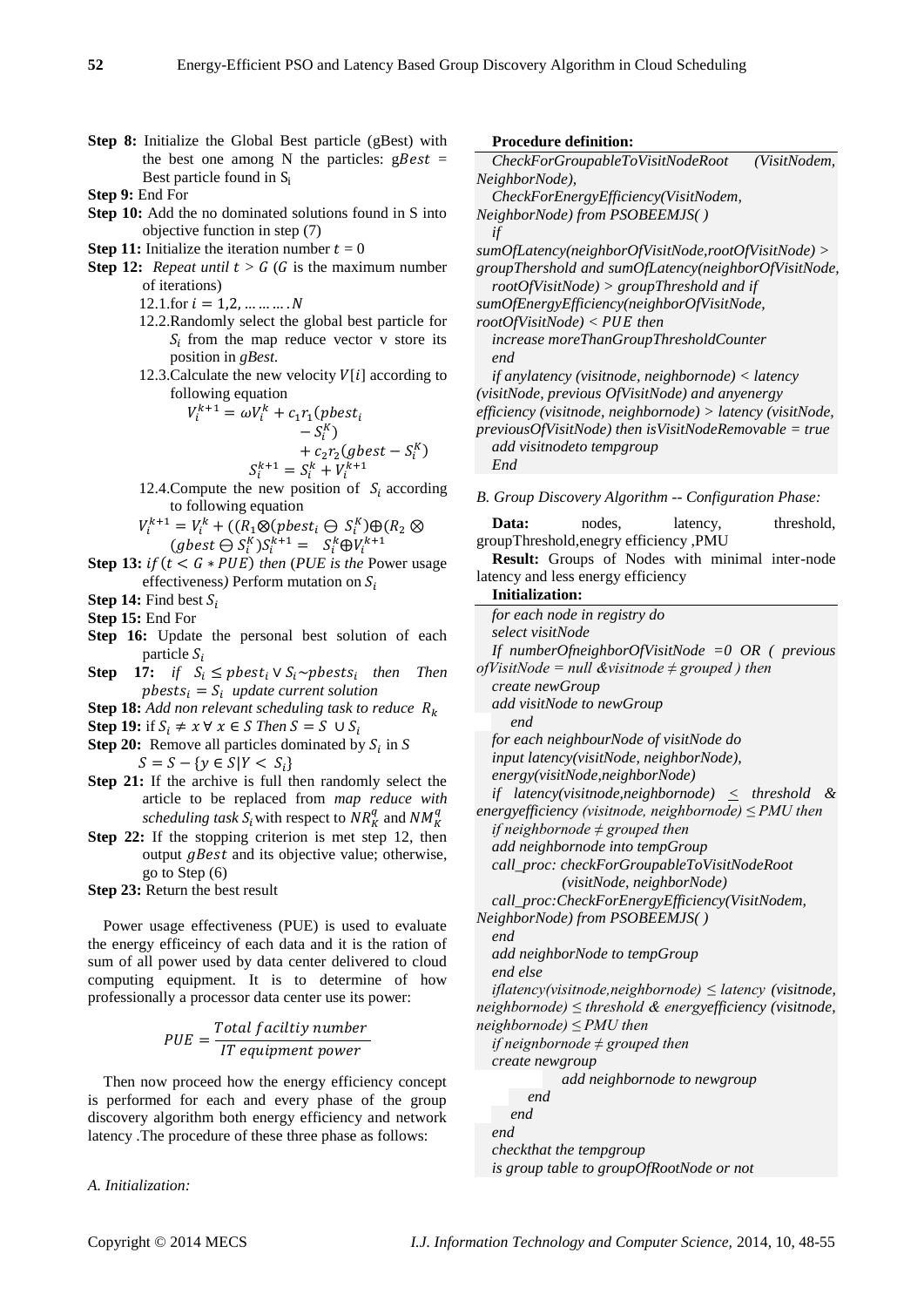| if   | morethanGroupThersholdCounter                     |  |
|------|---------------------------------------------------|--|
|      | regroupingIndex then                              |  |
|      | copy tempgroup to groupOfVisitNode                |  |
| end. |                                                   |  |
|      | else if ThersholdCounter $>$ regroupingIndex then |  |
|      | create newgroup                                   |  |
|      | if is VisitNodeRemovable = true then              |  |
|      | add visitNode to newGroup                         |  |
| end. |                                                   |  |
|      | copy tempGroup to newGroup                        |  |
| end. |                                                   |  |
|      | rank visitNode to zero                            |  |
| end  |                                                   |  |

#### *C. Group Discovery Algorithm—Reconfiguration Phase:*

**Data:** nodes, groups, latency, threshold, pairLatency, prevMinLatency,PMU,Energy efficiency

**Result:** Groups of Nodes with minimal inter-node latency and less energy efficiency

## **Initialization:**

| for each group in registry do                           |
|---------------------------------------------------------|
| $PrewMinLatency \leftarrow 0, PMU \leftarrow 0$         |
| if group $Size = 1$ then                                |
| for each potential Group in registry do                 |
| if potentialGroupSize $> 1$ then                        |
| pairLatency-findPairLatency(currentNode,                |
| potentialGroupLeader)                                   |
| CheckForEnergyEfficiency(VisitNodem,                    |
| NeighborNode) from PSOBEEMJS()                          |
| if pairLatency $\leq$ threshold and (pairLatency $\leq$ |
| $prevMinLatency$ or $prevMinLatency = 0$ )              |
| if energy efficiency $\leq$ PMU then                    |
| $prevMinLatency \leftarrow pairLatency$                 |
| prevMinPMU←taskenergy //from step 22 in                 |
| PSOBEEMJS( )                                            |
| move candidateNode to newGroup                          |
| newGroupNumber <del>(potentialGroup</del>               |
| end                                                     |
| end.                                                    |
| end.                                                    |
| end                                                     |
| end                                                     |
| update latency and energy efficiency in registry        |

#### IV. EXPERIMENTAL RESULTS

Experimental results are conducted for group discovery algorithm (GDA) with network latency and energy efficiency based on the three clusters. These clusters are physically co-located in the similar experiment excluding in the dissimilar building. Thus the network latency among their nodes and energy efficiency is not extremely high. On standard network latency among the nodes belong to the similar cluster is not a large amount dissimilar than the latency among the nodes belonging to the dissimilar clusters. This network model is moderately diverse from the Grid5000; where nodes belong to the similar site contain much smaller inter-node latency and less energy efficiency than the nodes belong to the dissimilar sites. The node allocation on the cluster was like this.

> Cluster-1: Node 00–19 Cluster-2: Node 20–33 Cluster-3: Node 34–51.

In these experiments, inter-node latencies among the nodes belong to the similar substantial cluster is moderately low as compared to the inter-node latencies among the nodes belonging to the dissimilar physical group. In the experiment, Preprocessing App three times by construction of three variations in the inter-node communication instances. The average communication instances were 15, 30, and 49 for every test run that is 5 and 10 nodes. Our group discovery algorithm (GDA) formed the groups during these variations. Results of these experiments are shown in Table 1, the Fig. 1, 2 shows the performance comparison of experiment one and two with test node 5,10 with corresponding Execution Time GDA with latency and Execution Time GDA with latency and energy , Fig. 3 and Fig. 4 shows the performance evaluation result of Network Latency and energy efficiency. It shows that proposed energy efficieny with network latency group discovery algorithm shows less execution time, more gain ratio and less energy consumption.

| Experiment    | Preproc.app<br>community<br>Instance | Test application<br>node request | Execution time<br>with $GDA(ms)$<br>(Latency) | Execution time with<br>GDA(ms)<br>(latency and energy) | % Gain ratio<br>(latency) | Energy<br>(KWh) |
|---------------|--------------------------------------|----------------------------------|-----------------------------------------------|--------------------------------------------------------|---------------------------|-----------------|
| Test LC-1.1   | 15                                   | 5                                | 3932                                          | 3781                                                   | 4.23                      | 1.57            |
| Test $LC-1.2$ | 30                                   | 5                                | 3932                                          | 3565                                                   | 7.27                      | 1.42            |
| Test $LC-1.3$ | 39                                   |                                  | 3932                                          | 3545                                                   | 7.89                      | 1.24            |
| Test $LC-2.1$ | 15                                   | 10                               | 5611                                          | 5394                                                   | 3.67                      | 1.45            |
| Test LC-2.2   | 30                                   | 10                               | 5611                                          | 5251                                                   | 5.94                      | 1.32            |
| Test LC-2.3   | 39                                   | 10                               | 5611                                          | 5214                                                   | 6.20                      | 1.04            |

Table 1. Performance Evaluation on Local Clusters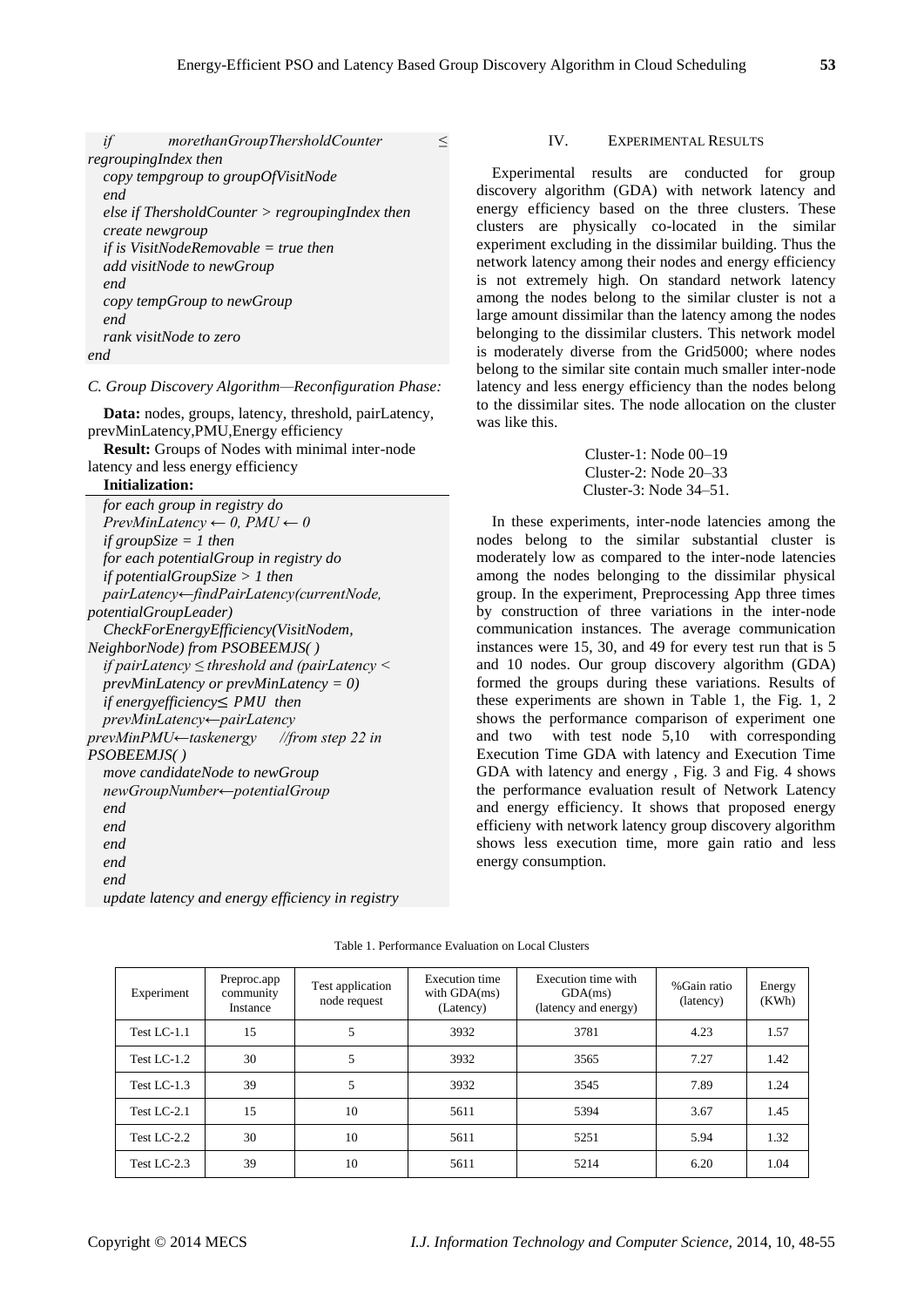

Fig. 1. Performance Evaluation of Experiment 1 vs Execution Time



Fig. 2. Performance Evaluation of Experiment 2 vs Execution Time



Fig. 3. Performance Evaluation of Experiment vs Network Latency



Fig. 4. Performance Evaluation of Experiment vs Energy efficiency

#### V. CONCLUSION AND FUTURE WORK

The energy efficiency of the each and every cloud plays a major important role to improve the overall energy utilization. This paper majorly focuses on how to reduce the energy utilization of cloud servers throughout suitable scheduling schema. Taking full contemplation of the association among the result of cloud server with less network latency and less energy utilization of servers, propose a novel network latency and energy-efficient particle swarm optimizaation based multi-job scheduling representation based on the data processing structure, MapReduce, and give the equivalent algorithm. And also proposed a Particle Swarm Optimization (PSO) method for scheduling the tasks and which also improve the energy efficiency by finding the fitness value of the particles. It specially target the state when do not contain entire information concerning all the inter-node latencies and energy efficient information from PSOBEEMJS algorithm. The proposed system provides a possible solution for grouping of nodes with respect towards their inter-node latency and less energy efficiency.

Proposed optimization based workflow scheduling in cloud computing is not a full-grown field. Most of the obtainable mechanism efforts reduce either the make span or cost only. Though, in future work will map to believe additional objectives such as dependability, protection in adding together to the energy utilization mean to apply our algorithm in the real cloud.

#### **REFERENCES**

- [1] P. Mell and T. Grance, "The NIST definition of cloud computing," National Institute of Standards and Technology, vol. 53, no. 6, 2009.
- [2] J. Hamilton, "Cooperative expendable micro-slice servers CEMS: low cost, low power servers for internet-scale services," Citeseer.
- [3] B. Karrer, E. Levina, M.E.J. Newman, Robustness of community structure in networks, Physical Review E 77 (2008[\) http://dx.doi.org/10.1103/PhysRevE.](http://dx.doi.org/10.1103/PhysRevE) 77.046119.